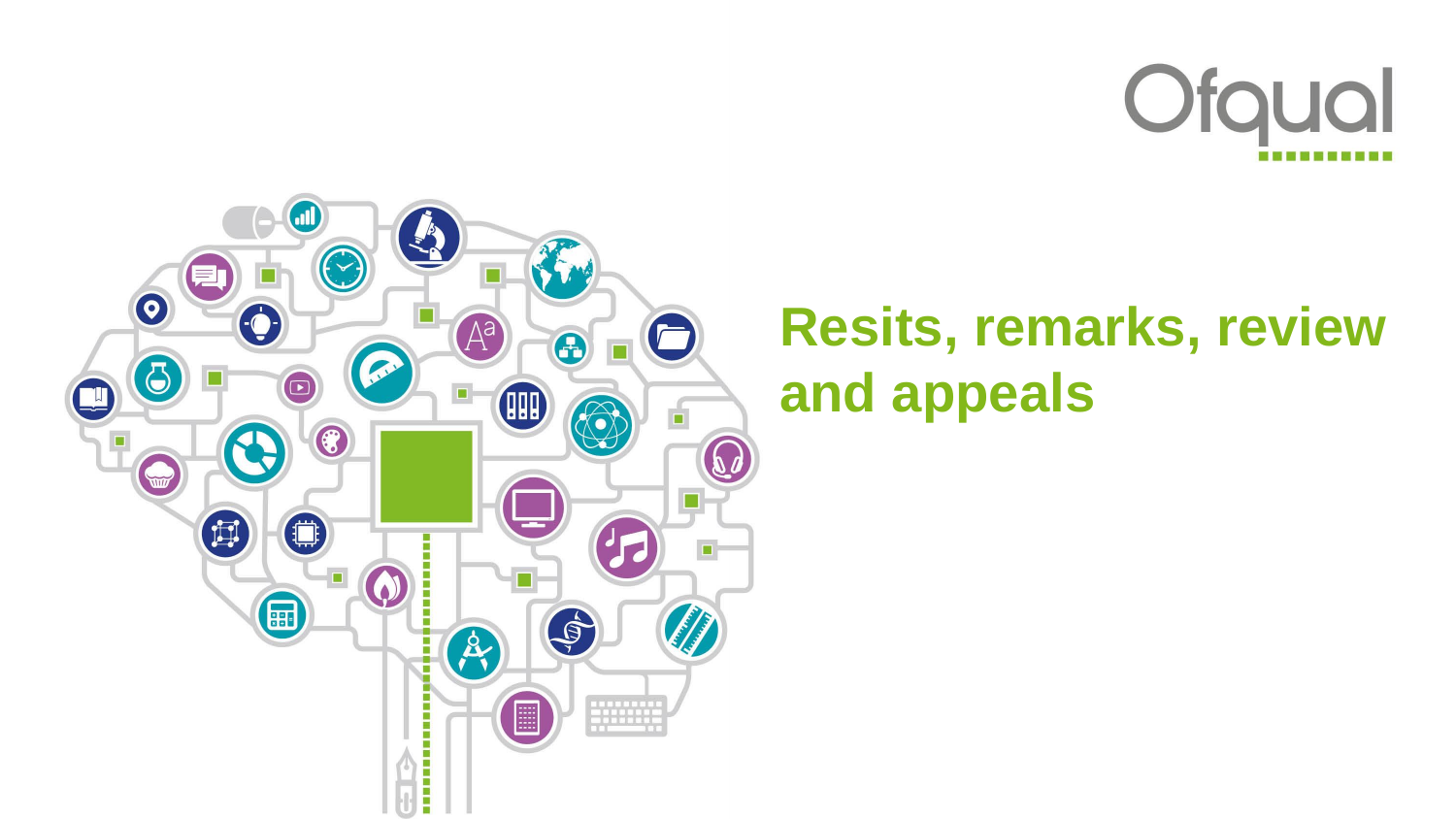### **Will there be an opportunity to resit?**

Unreformed qualifications

- GCSE resits available for:
	- English, English language and maths in November 2016 AND summer 2017
	- All science and additional science qualifications (not individual sciences) no later than summer 2018
	- Exam boards may also offer resits in any other subject including biology, chemistry and physics – in the year after the last sitting.
- AS and A levels resits available for all subjects in May or June of the year following the last legacy exam
- There are restrictions on who can take these resits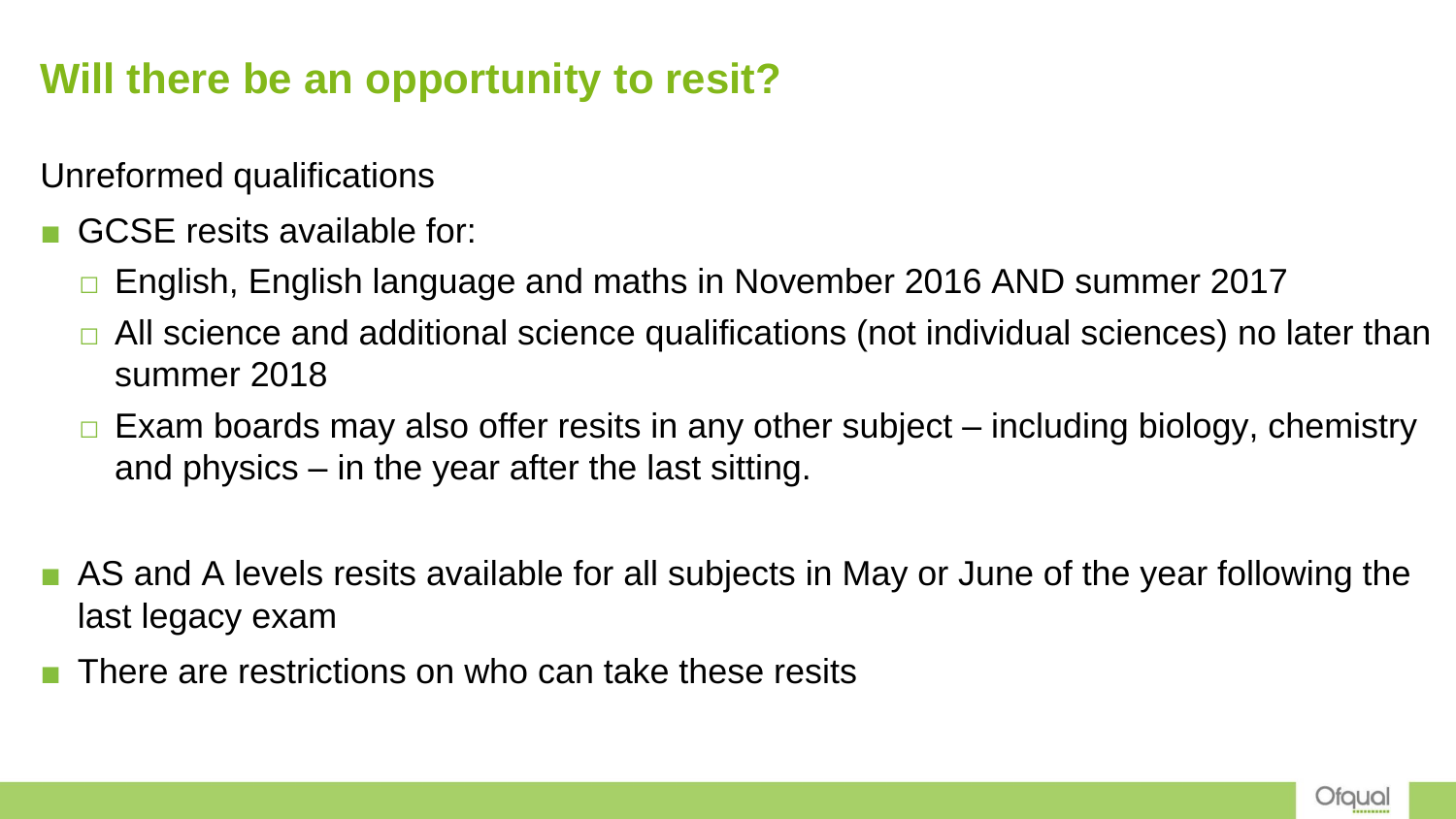#### **Will there be an opportunity to resit?**

Reformed qualifications

- Students will be able to resit GCSE maths and English language in a November exam series.
- For all other GCSE and all AS and A levels, as now, students will resit by taking the qualification again the following year

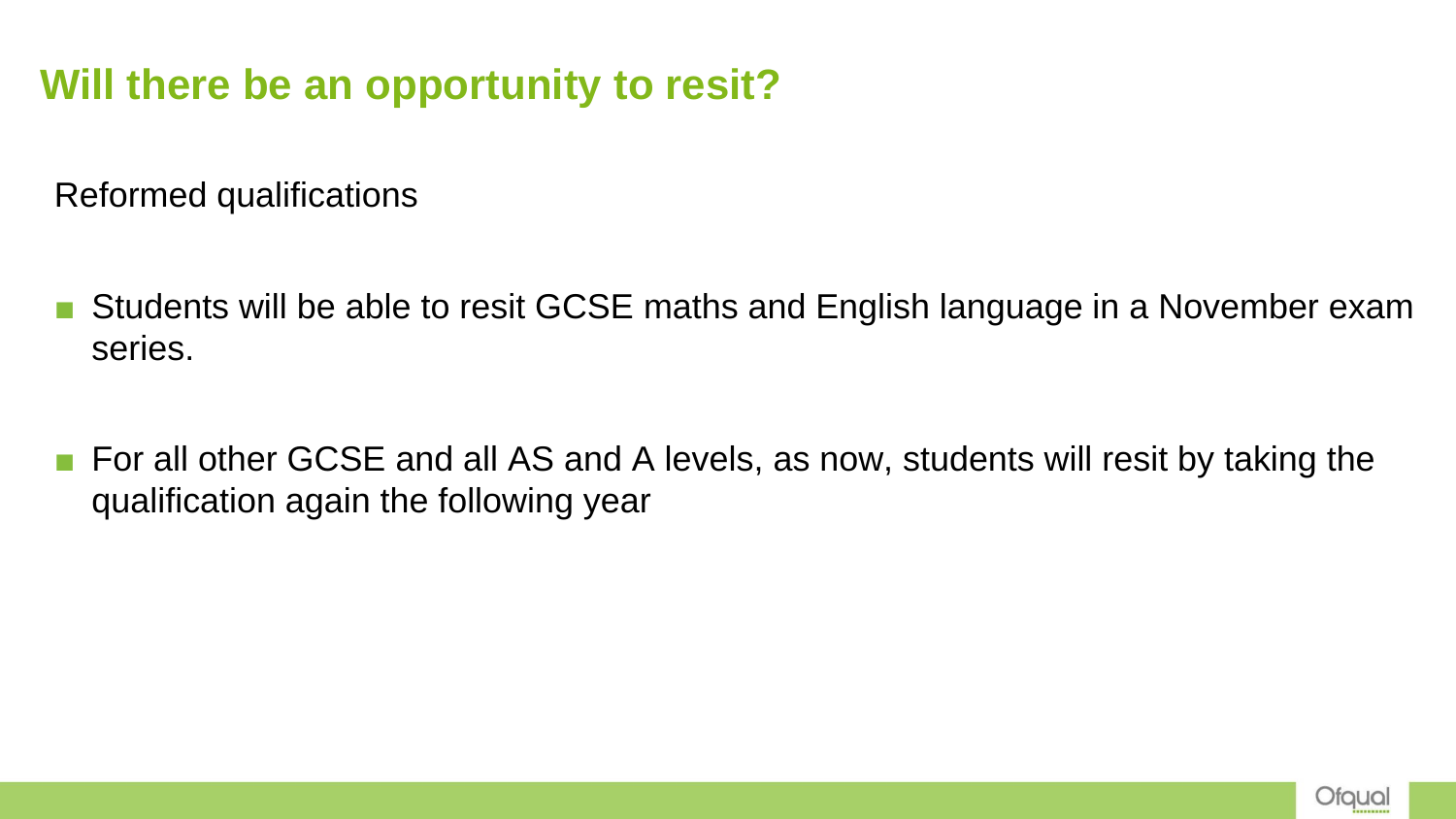### **The Quality of Marking**

- The exams system is very large; around 8 million GCSEs, AS qualifications and A levels are awarded each year
- Exam outcomes are increasingly high stakes for students, teachers and schools/colleges
- $\blacksquare$  Growing number of reviews of marking being requested typically where the mark is just below the grade boundary